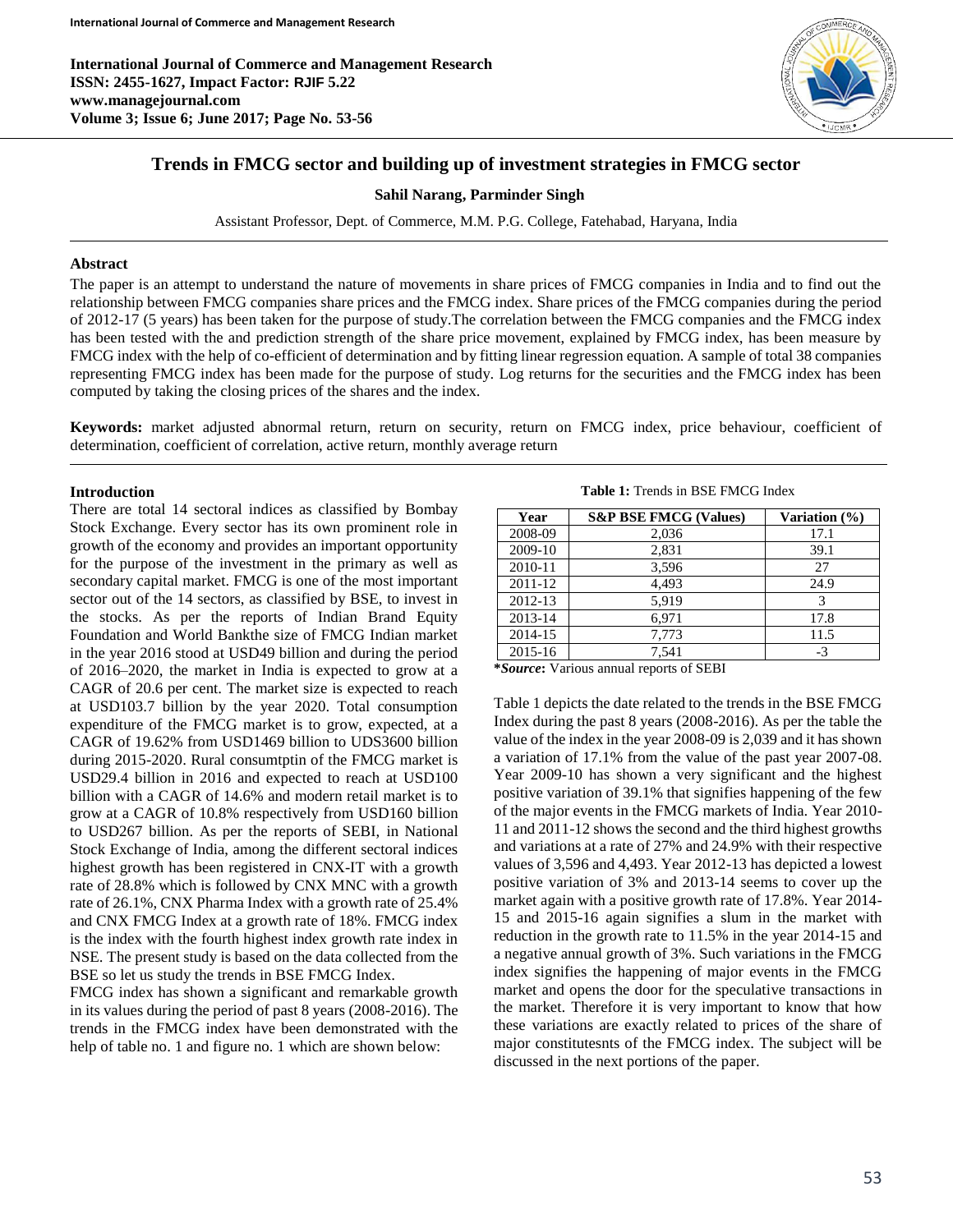

**Fig 1:** Trends in FMCG Index

Figure: 1 shows the changes in the FMCG Index during the period of 8 years from 2008-16. It shows an overall straight line growth in the values of index. In the year 2008-09 the value of the index was 2,036 and in the year 2015-16 it reached to

the level of 7,541. Value in the year 2015-16 is 370.38% if the initial value of the period or the value in the year 2008-09. It shows a very significant growth in the FMCG index of BSE.



**Fig 2:** Variations (in percentage)

Figure: 2 shows the variations in the FMCG Index during the period of 8 years from 2008-16. It shows an upward and downward variation in the values of index. In the year 2008-09 the variation of the index was 17.1 and in the year 2015-16 it reached to the level of -3.

#### **Literature Review**

Provide an empirical analysis to the risk factors across the sectoral indices and CNX Nifty index. The inter-relationship among sectoral index received a substantial attention that Oneway ANOVA within the groups has used to identify is there any differences in risk by taking various time intervals and the results show that there is a significant difference of risk. Patjoshi (2016)<sup>[4]</sup> examine the correlation four major Banking stock market indexes & returns. The Sensex returns and Banking stock returns have been used to find out the comparative risk return analysis between Sensex returns with

that of sample banking stock returns. Nagarajan & Prabhakaran  $(2013)$  <sup>[3]</sup> examined the effect of selected FMCG companies share price movement on Nifty Index selected FMCG companies share recorded moderate risk and a moderate gain / loss to the investors during the study period. Analyze the changing risk profile and stability of beta for different sectors of the Indian economy over last one decade. The study suggested that the beta values are not stable over a period of time so one must be very careful while measuring risk with the help of beta and in order to minimize the error one should keep on updating the beta for the purpose of doing analysis and estimating cost of equity and capital. The results of this study strongly suggest that there exists the evidence of short term contrarian effect in sectors like Auto, Banking, Energy, Media and Metals sectors. Presence of contrarian effect can bring volatility in stock prices and an uptrend can become a downtrend within a short span of time. Discussed about the higher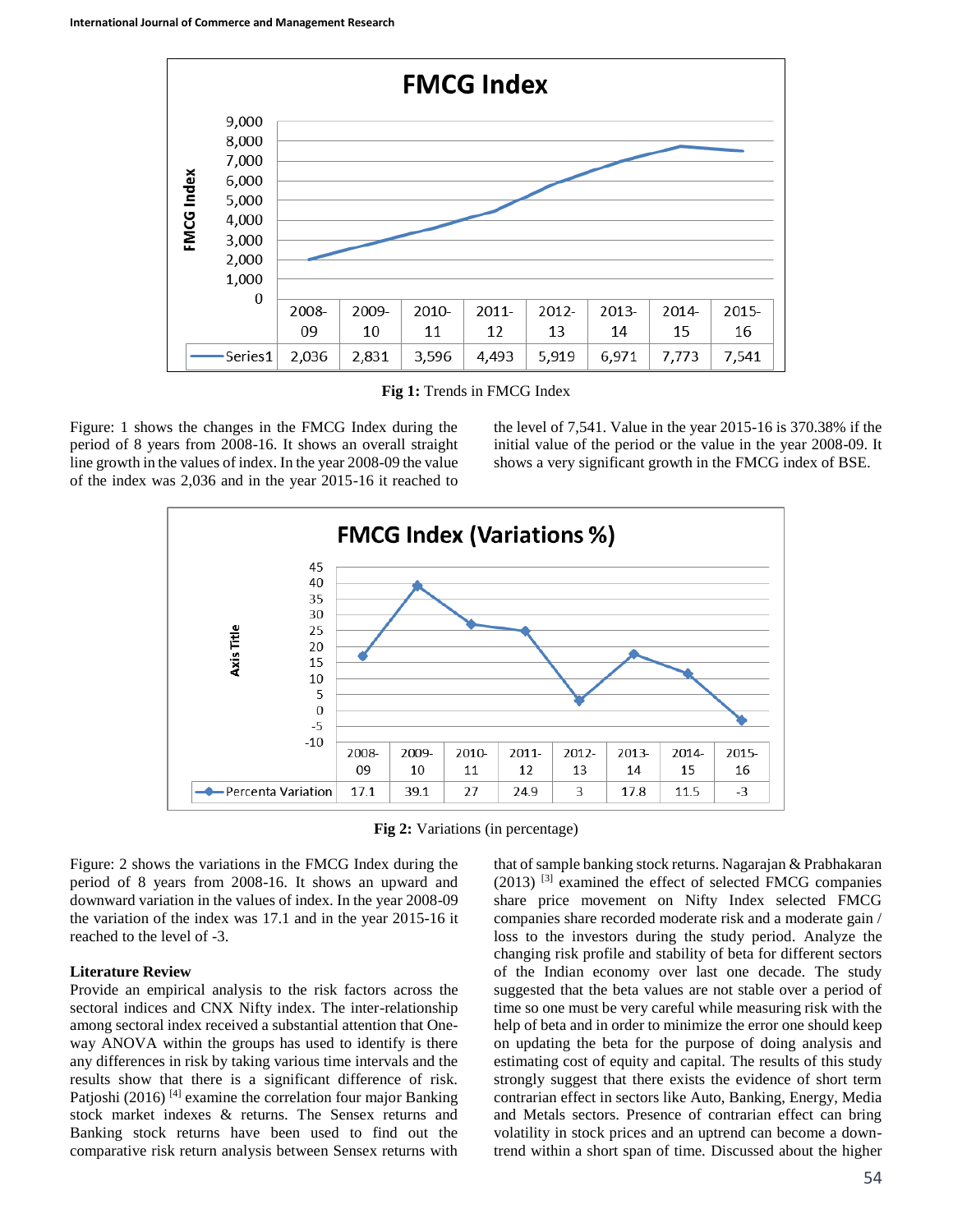and lower volatility of sectors than the Nifty and also found the realty sector has witnessed higher volatility than any sector and the reasons for taht have been discussed.

### **Objectives of the study**

The research has been conducted for the following objectives:

- 1. To observe the trends in the FMCG sector in India;
- 2. To check out significane of correlation between the FMCG companies share price performance and FMCG index performance;
- 3. To build up the investment strategies in the FMCG index;
- 4. To predict FMCG company returns on the basis of FMCG index.

### **Sample plan of the study**

The study is based on the equity shares of 38 companies of the FMCG sector. All 38 companies are the constitutents of FMCG index of BSE. The closing prices of equity shares, at the end of every month, have been used for the purpose of study for a period of five years (20012-17).

### **Data Collection**

Secondary data has been used for the purpose of study. The data has been collected from various sources such as: official website of BSE (www.bseindia.com), official website of SEBI (www.sebi.gov.in) through various annual reports of SEBI working papers of SEBI and the Handbook of statistics of SEBI, official website of Brand Equity Foundation of India (www.ibef.org) through various periodic and annual reports.

The study is mainly based on the secondary data. The share price and index value data is collected from the official website of Bombay Stock Exchange (BSE). The data consist of closing price of the shares of selected 38 FMCG companies and FMCG Index on the last of date of every month during the period of study. The study covers 38 FMCG companies' share price movement and BSE FMCG Sectoral Index for the period of 5 years from January 2012 to December 2016.

# **Research Methodology**

### **Pattern of Analysis**

The present study is an analytical in nature. Following tools and their respective equations has been used to compute the security Raw return, Average monthly return on security (During the period of five years), Active return on security, Market adjusted abnormal return, Co-efficient of Determination and Beta:

### *Raw Return on Security*

#### $Ri = (Pi/Po)-1$

Ri is the raw return on the security, Pi is the closing price of the share at the end of the period (month) and P0 is the closing price of the security in the beginning of the period.

 Use of log return has been made to sort out the problem of normality of distribution;

#### **Return on Market Index**

### Rm= (Pm1-P0)-1

Rm denotes the return on market indes, Pm1 denotes the closing price of the FMCG index at the end of period and P0 indicates the closing price of the FMCG index in the beginning of the period.

## **Active return on Security**

Active Return = Average Raw return on security  $-$  Beta Coefficient \* Average raw return on FMCG index;

### **Market Adjusted Abnornal Return (MAAR)**

#### MAAR= Rm-Ri

Market adjusted abnormal return in calculated as return on the stock minus the return on the market index.

### **Analysis and Discussion**

The study has used various tools for analysis of the FCMG sector companies and for the purpose of decision making such as Pearson's coefficccient of correlation to measure the relationship of FMCG index with the constituent companies, coefficient of determination to explain thevalue of the constituesnt companies with respect to the FMCG index, use of the active returns has been made to know about the level of consistency in the returns of the FMCG companies, use of market adjusted abnormal return has been made to find out the companies earning returns more than that of FMCG index and monthly average return has been used as the simplest tool to compare the constituent companies on the basis of raw average return. Use of log return has been made to sort out the problem of normality in the return and the price date of the respective companies and the market index. The first tool is co-efficient of correlation that's been used to find out the two way responsiveness and the relationship between the every constituent of the FMCG index with that of FMCG index. The detailed explanation of correlation between the FMCG index and the constituent companies has been in the table 2.

**Table 2:** Coefficient of Correlation: FMCG Index and Constituent Companies

| Company     | <b>Highest</b> | Company       | Lowest      |
|-------------|----------------|---------------|-------------|
| Triveni     | 0.422237397    | Dabur         | 0.016416439 |
| <b>BBTC</b> | 0.391133423    | Nestleind     | 0.015064463 |
| Ruchi Soya  | 0.386131133    | Hinto dunilyr | 0.01219559  |
| Radico      | 0.341129325    | <b>ITC</b>    | 0.012020413 |
| <b>PGHH</b> | 0.326671484    | Tata Global   | 0.011874062 |

As we discussed above that the analysis is based on the data of the closing price of the various FMCG companies and their relationship with the corresponding Index (FMCG Index). Table 2 given the relationship between FMCG index and FMCG companies share in the stock market by computing Karl Pearson's correlation coefficients. It is an attempt to find out wheather there is a significant correlation among the FMCG companies and the respective index or not. FMCG monthly closing share price and index closing value were used as the two variables. The table shows the top 5 companies with the highest correlation coefficient and companies with the lowest coefficient. Triveni Company has the highest and the Tata Global has the lowest correlation coefficient.

Active Returns on Constituesnt Companies: Active return on the constituesnt companies has been computed with respect to the FMCG index. Active returns have been considered as the measure of the consistency in the return of the companies and the measure of the reliability upon the investnment in the respective company. If active returns on any companies are good one must invest in the companies and if active returns are not even positive, the companies should not be chosen to invest